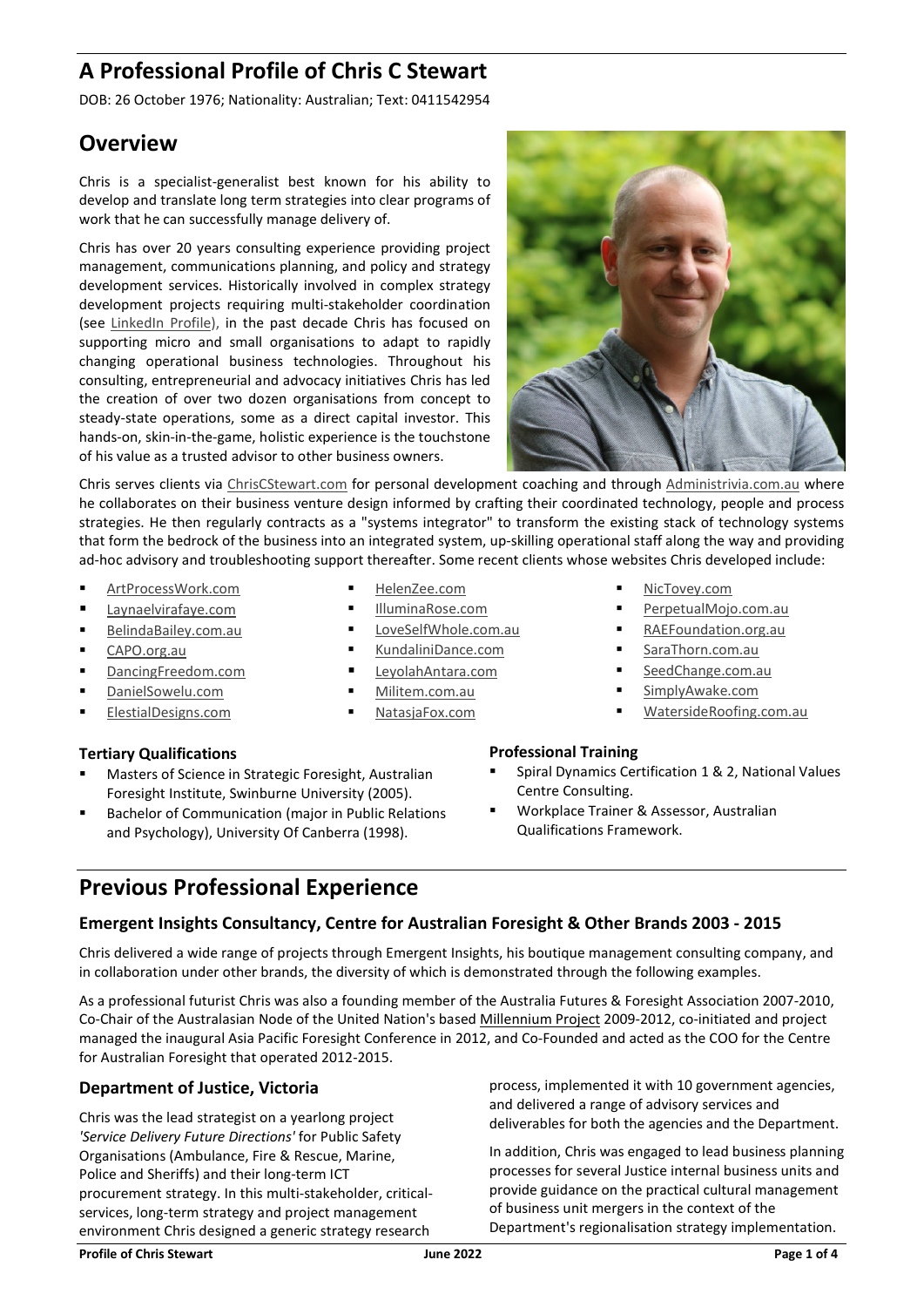Chris was also a key researcher, facilitator and writer of the Department's 2009 Future of Justice scenarios project, working across the Department's executive and external stakeholders.

During 2009-2010 Chris founded Soloren Pty Ltd to provide the Department with a unique multidisciplinary consulting service provider, including legal, IT, strategy, futures and operational consulting capabilities, that lead the Department's internal research, stakeholder consultation, future visioning and sector re-design efforts in parallel with the Victorian 2009 Bushfires Royal Commission.

## Department of Sustainability and Environment, Victoria

Working with the Natural Resources Division, and with their stakeholders, Chris led the development of a Natural Resource Management sector 'value chain' and DSE related business process definition approach. Chris then used this in the custom design of a decision making tools and applications assessment framework, to guide future investment, which was then applied in the development of the Monitoring and Reporting function's Information Architecture re-design.

## Australian Davos Connection

Chris was the Project Manager for Davos Connection's Future Summit 2006 "Creating a Better Future" and significantly assisted in preparing for their 2007 Summit. This involved designing the event program, securing sponsorship and managing relationships with speakers, sponsors and the media. Chris also developed and implemented their annual Leadership Awards and Development Program.

## Melbourne Business School

Chris developed and delivered training in original approaches to Collaborative Alignment for the prestigious Melbourne Business School's Advanced Management Program in 2006 and 2007.

## **CharterMason**

Chris provided strategy services for the management consulting firm CharterMason in establishing new consulting practice streams in government services and investment services during 2008. Services delivered included leading the development of numerous government tenders, several successful including acceptance to Commonwealth panels, conducting extensive consulting market research and M&A target screening, developing profiles of Federal and Victorian Government future directions and designing and delivering a new business venture Ideation Process. Chris also conducted research into future directions and commercial due diligence across a number of industries for CharterMason Venture Capital clients.

#### **Westpac**

Chris provided cultural, leadership and change management advice to a head of division undergoing significant disruption as a new technology platform was being developed and implemented.

## Victorian Council of Social Services

Chris led the design and delivery of an 'Integrally Sustainable' Futures Strategy development process for VCOSS. The project involved working with 25 CEOs from across Victoria's community sector, focused on developing their long term strategy incorporating the design of their policy platform heading into a State election.

## South East Water (Victoria)

Working with South East Water's executive team and wider stakeholders, Chris participated as a facilitator and scenario writer in a future scenarios exercise focused on developing innovative customer engagement strategies.

## Australian Farm Institute

For the 'Future of Farming' Chris undertook the integral analysis and futures visioning workshop facilitation in conjunction with Synapse Research & Consulting Pty Ltd. The process developed the policy framework and key directions for the AFI leading into the Federal election.

## Corporate Value Associates

Through CVA Chris designed, researched and wrote an 'emerging issues wildcards analysis' for this organisation to use and deliver to a major financial services industry corporation.

## Australian Foresight Institute

A specialist role for Chris was created at the AFI as 'Integral Analyst.' While at AFI Chris conducted extensive research on a range of topics including case studies on government Institutes of foresight worldwide (published March 2005), and the nature of the Australian Philanthropy and not-for-profit sector, its past, present and potential.

## Environmental Protection Agency Victoria

Chris was the lead researcher, strategist and writer of EPA Victoria's "Future of Alternative Transport Fuels and Technologies" report. The project involved industry consultation, technical research, trend identification, technology road mapping, scenario analysis and the development of a customised capability assessment framework. Chris delivered the project with consultants from the National Centre for Sustainability.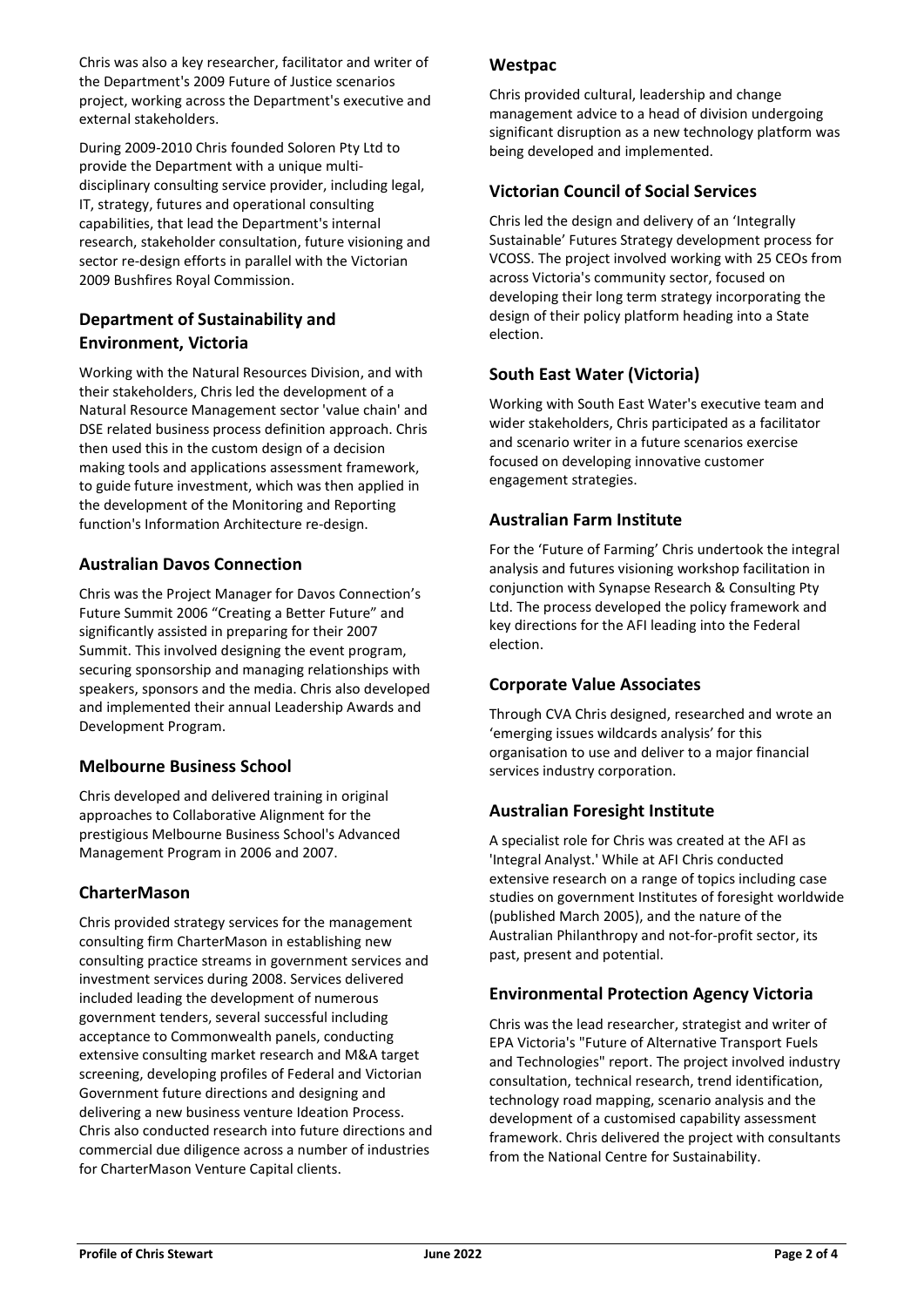## National Centre for Sustainability

One of several projects Chris provided advice on for NCS, was researching and writing educational materials on information architecture and training content for their Small and Medium Enterprises Sustainability Assessment and Education Software Tool. Chris also led the design and delivery of the NCS strategic planning process, involving strategic foresight methods.

## Diabetes Australia NSW

Chris led the application of a Spiral Dynamics values based framework to a difficult change management process involving the federated structure of the association. Working with the NSW executive management team, Chris provided training in Spiral Dynamics and facilitated the team's implementation of their learnings in both personal and organisational relationships and change processes.

## Land and Water Australia

Chris designed and delivered an Australian market capability review of relevant futures services providers for LWA as part of a consulting services provider's prequalification project.

## Department of Defence - RAAF

Chris got started in futures with leading the development of a long rang communications strategy as part of the RAAF's Oracle 2030 project in 1998-1999. Chris pioneered the development of 'integral theory' public identification and communications methods and was the lead strategist and writer of the 40,000 word strategy document and supporting materials.

## Additional Experience

## TAFE Lecturing, 2003 - 2005

Chris has developed and delivered both semester and year-long courses at the TAFE level in Victoria. He presented two streams of an Economy and Society unit for the Liberal Arts courses at Greensborough and Collingwood campuses of the North Melbourne Institute of TAFE. These were "An Integral History of the Political Economy: from the caveman to your personal future." He also presented two Social Research Methods units for Swinburne TAFE, Prahan campus.

## 666 ABC Canberra Local Radio, 2001 - 2002

In a fast paced broadcast environment Chris performed several roles: namely Production Director and Breakfast Producer. On a daily basis he developed material for broadcast, produced several hours of program involving talk back callers, live interviews and music and prepackaged segments. All live music played on the station was Chris' responsibility: arranging equipment set-up and engineering them to air. Each afternoon he would strategically plan, write, record, produce and schedule all on-air promotional items. Chris was also responsible

for the establishment and operation of outside broadcasts. In his time at the ABC Chris also filled in the roles of Online Producer and Weekend Mornings Show Producer.

## Project Evaluation & Management, 1998 - 2002

Chris led the development and implementation of the communication strategy, processes and products for this contract employment and consulting services company. Through work supporting numerous projects Chris conducted research into the implications of Integral Studies for the future of business practices. While at PEM Chris successfully tutored a Master Project Director in the implications of Integral Studies as a leading edge human resource approach to project team management – these principles were then included in his Masters of Project Management lectures at University of Technology Sydney. As a contractor for PEM Chris also operated as a project/event/stage manager to several entertainment focused organisations, including Jigsaw Theatre Company, The Canberra Theatre, The Canberra International Film Festival, The National Folk Festival, The Malthouse Theatre, The Melbourne Theatre Company and numerous other touring national and international performance companies.

## Community Participation

## Neurocam, 2003 - 2004

For Project Neurocam (a federally funded arts program involving 300,000+ participants globally) Chris assisted in exploring the 'information age' and its influence on organisational forms, social networks and perceptions of privacy, security and intelligence gathering. Chris was the founding project manager, played two 'characters' (one the main point of public contact for public participants), and was the operations manager for this ICT intensive project.

## ACT Filmmakers' Network, 2000 - 2002

Chris facilitated the development of the vision, strategy and then project managed the establishment of this community arts organisation focusing on film and television. Chris developed and implemented the organisation's structure, policies and processes, stakeholder engagement plan, communications strategy and grant applications securing over \$75,000 in funding in the first year alone. Chris developed and maintained relationships with community members, education institutions, government agencies, arts organisations and professional industry practitioners and bodies.

Chris also project managed the official launch of the Network, with over 200 industry representatives hearing from the Head of SBS Independent and the ACT Minister for the Arts, and established the Network's physical office and resource centre, website (with